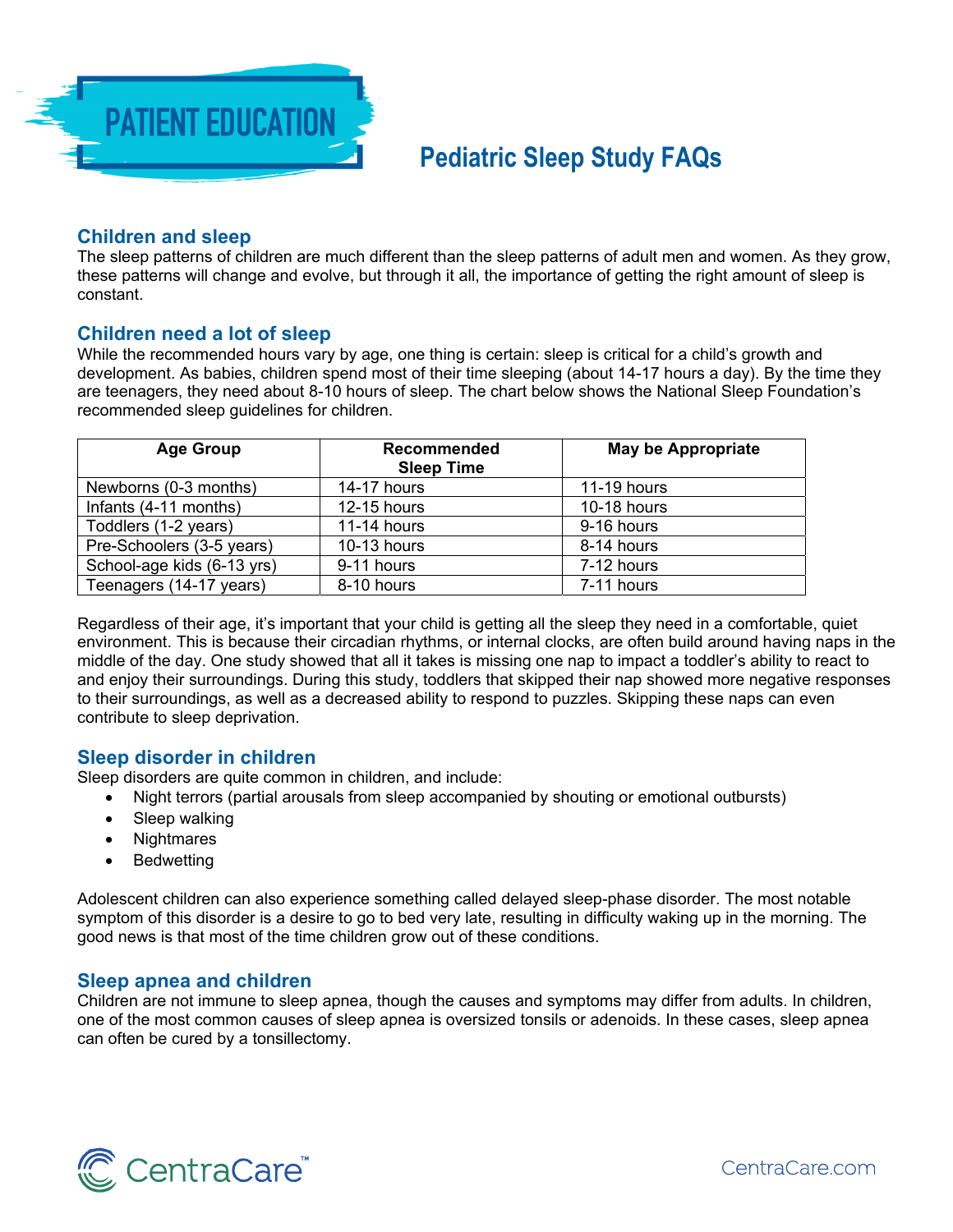We perform sleep studies on children 6 years and older at our sleep center. Our dedication technologists have experience working with children and administering sleep studies in a caring, comfortable environment. A parent or guardian will stay the night in an adjacent room.

# **How do I schedule a sleep study?**

To get a sleep study, you must see your physician and they must order the study. We cannot do any studies without a prescription from a doctor. Everything we do is based on that order. It can take 7-10 days after you see your doctor before we contact you to schedule your appointment. Once we receive an order, we check your insurance to check if they need any additional information from us before we conduct the test. We cannot schedule your appointment until we have all the needed information. We will contact you by phone to set up an appointment time that works best with your schedule.

Please check the address of your appointment on your paperwork that was mailed to you. Your appointment time will also be in the mailing. When you arrive at the center, the technologist will explain the process in detail and answer any questions you may have. The study is painless. The technologist will place electrodes on your head, face, torso, and legs using a water-soluble paste that you can wash off in the morning with warm water. The electrodes have wires that attach to the recording equipment and the technologist will bundle the wires into a ponytail to help keep them out of your way. If you need to go to the bathroom during the study, just call out and the technologist will disconnect you. If your physician has ordered a titration study to see if a CPAP (Continuous Positive Airway Pressure) device might help you sleep better, the technologist will wake you briefly in the middle of the night to put the mask on. It is not oxygen – it is just room air at a slightly higher pressure to help keep your airway open and to allow you to breathe without obstruction. We ask that you shower prior to the study and not apply skin lotion, makeup, or hair products. Please arrive with dry hair. Please wear 2-piece sleepwear with a top and bottom, such as a 2-piece pajamas or gym shorts and a t-shirt. Boxer shorts alone are not acceptable.

# **When will my sleep study take place?**

Most sleep studies start in the evening, first arrival at 6:45 PM. There may be multiple patients scheduled per each technologist at the sleep center. They will spend around 45 minutes or so with each patient completing paperwork, educating, and completing the hook-up where electrodes are placed on your head, face, and body. The recording needs to have six hours of recording time to meet insurance guidelines so start and end times should be discussed with your technologist if you need to get up early for work, appointments, etc.

The electrodes and wires record brain activity, breathing effort, oxygen levels and movement of the legs and eyes. After the study, our technicians score the data, then a physician interprets the data to make a diagnosis and possibly recommend treatment options. We send the signed report to your physician and they, then, discuss the results and any treatment approach with you. It takes 7 to 10 working days to score and interpret the data and send the report to your physician. **Our technologists cannot discuss the results of the study.** 

Children under age 16 require a parent, guardian, or authorized adult to stay with them. We also do not allow anyone to stay in the same room with the patient. We may have rooms adjacent available or we also have a family suite fully equipped with TV, full-sized bed, bathroom, and shower. If the child would need help getting in or out of bed, getting from one place to another or going to the bathroom or have special needs, or help dispensing medications (we cannot dispense medications nor do we have any medications or pain relievers of any kind on-site) the parent will be called upon to help with these things. A PCA from the hospital can also be scheduled to be on hand to help.

#### **What does one wear for a sleep test?**

Two-piece pajamas (separate top & bottom). Undergarments do not qualify for pajamas (such as boxers); shorts or sleeping pants must be worn. Even though you may have a favorite night gown, two-piece pajamas are a must for the comfort of the technologist performing your study and the need to attach electrodes and leads in various positions around your waist, legs, etc.